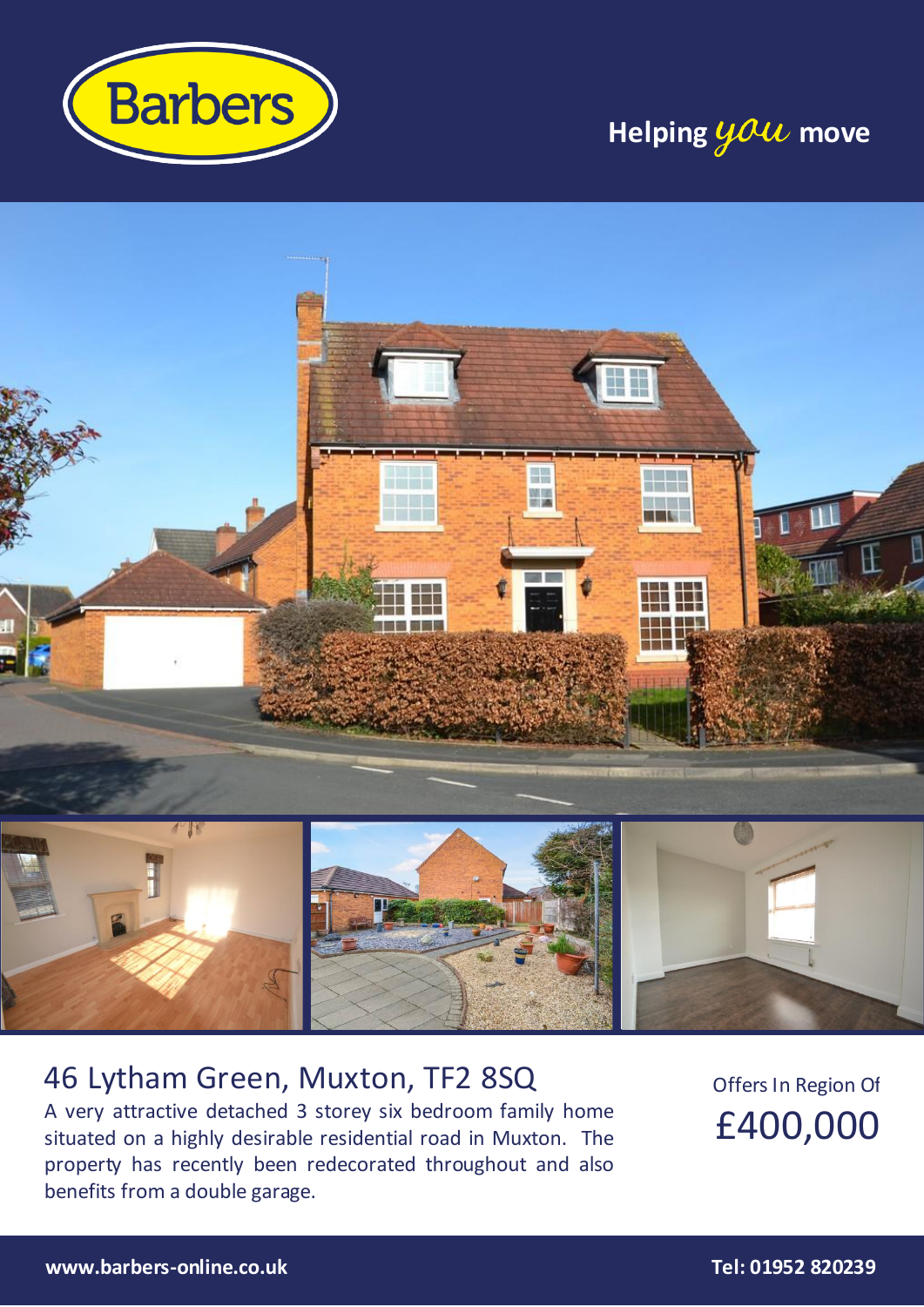### 46 Lytham Green, Muxton, TF2 8SQ

## **Helping you move**

#### **Overview**

- Attractive Detached House
- 6 Bedrooms, En-Suite and Family Bathroom
- Lounge, Separate Dining Room
- Good Sized Kitchen Breakfast Room
- Utility Room
- Double Garage
- Parking
- Low Maintenance Garden to Rear
- **Attractive Location**
- EPC Rating TBC



#### **Brief Description**

An attractively designed detached 3 storey house occupying a good sized plot on this highly desirable road.

The property has accommodation of: Central Entrance Hall, Lounge, Dining Room, Breakfast Kitchen and Utility. First floor of Master bedroom with En-Suite, 3 further bedrooms and Bathroom. Stairs to second floor with 2 further large Bedrooms.

Externally the property sits on a good sized plot with lawned fore Gardens and low maintenance rear Gardens. To the side of this is the Double Garage and Parking Area.

### **Location**

district of Telford and the property is

me manner cerra correct per commode



radiator and coving to ceiling.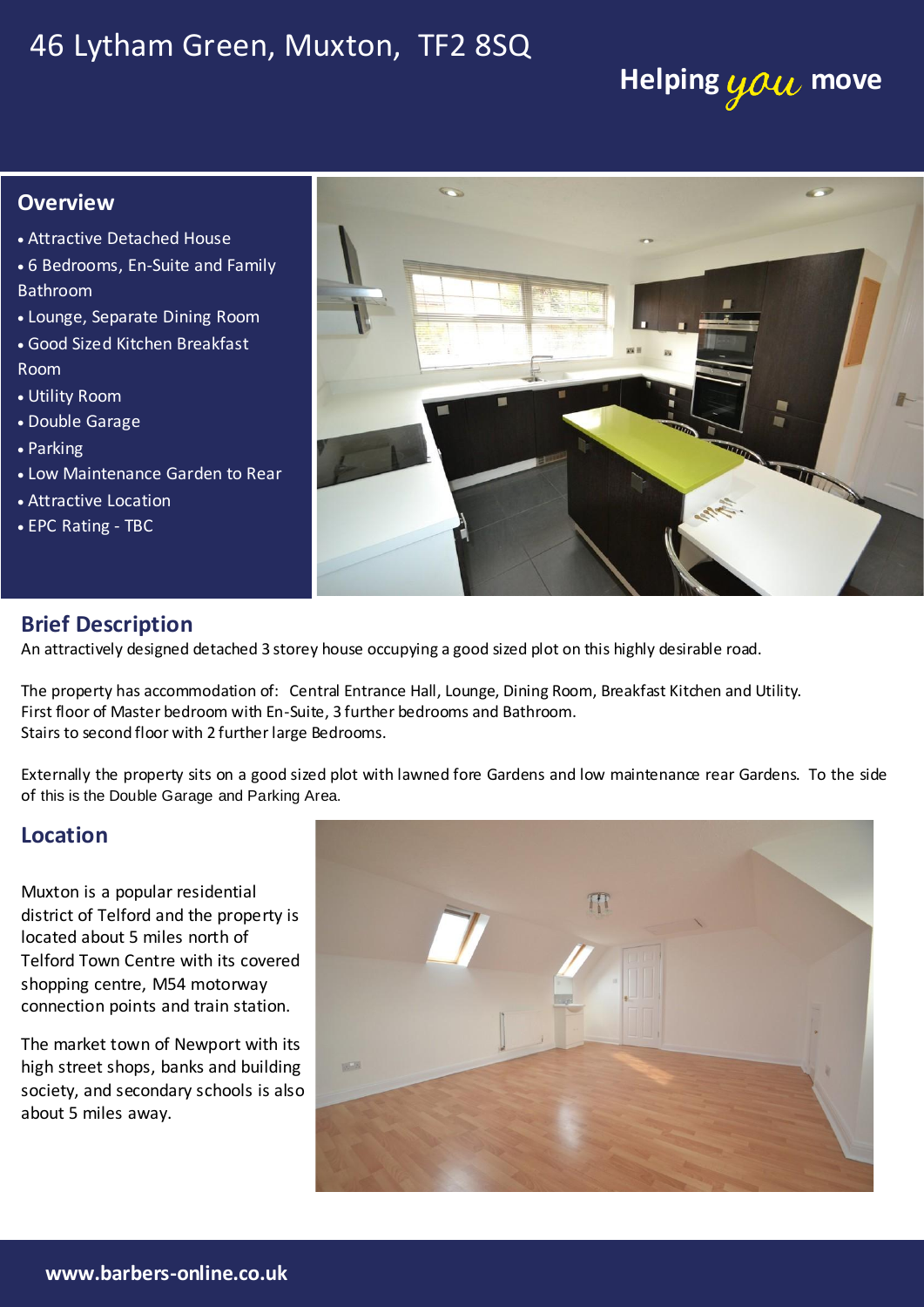## **Your Local Property Experts 01952 820239**



#### **Useful Information**

**TO VIEW THIS PROPERTY:** Please contact our Newport Office, 30 High Street, Newport, TF10 7AQ or call us on 01952 820239.

Email[: Newport@barbers-online.co.uk](mailto:Newport@barbers-online.co.uk) **SERVICES:** We are advised that all mains services are available. Barbers have not tested any apparatus, equipment, fittings etc or services to this property, so cannot confirm that they are in working order or fit for purpose. A buyer is recommended to obtain confirmation from their Surveyor or Solicitor.

**LOCAL AUTHORITY:** Telford & Wrekin Council, Southwater One, Southwater Square, Southwater Way, Telford, TF3 4JG. Tel: 01952 380000







**DIRECTIONS:** From our office in the High Street, continue towards Upper Bar and then turn right onto the Wellington Road, continue approximately 1.2 miles then at the roundabout take the third exit towards signposted A518 Wellington Road. Continue to the next roundabout and take the second exit and stay on the A518 Wellington Road. Tum next left into Wellington Road Muxton and then take the second tuming on your left into Muxton Lane then second right into Saltwells Drive. At the bottom of Saltwells Drive turn left and continue along Marshbrook Way, follow this road for approximately ¼ mile then turning left into Lytham Green where the property will be identified by our For Sale Board.

PROPERTY INFORMATION: We believe this information to be accurate, but it cannot be guaranteed. The fixtures, fittings, appliances and mains services have not been tested. If there is any point which is of particular importance, please obtain professional confirmation. All measurements quoted are approximate. These particulars do not constitute a contract or part of a contract.

**AML REGULATIONS:** To ensure compliance with the latest Anti Money Laundering Regulations all intending purchasers must produce identification documents prior to the issue of sale confirmation. To avoid delays in the buying process please provide the required documents as soon as possible.